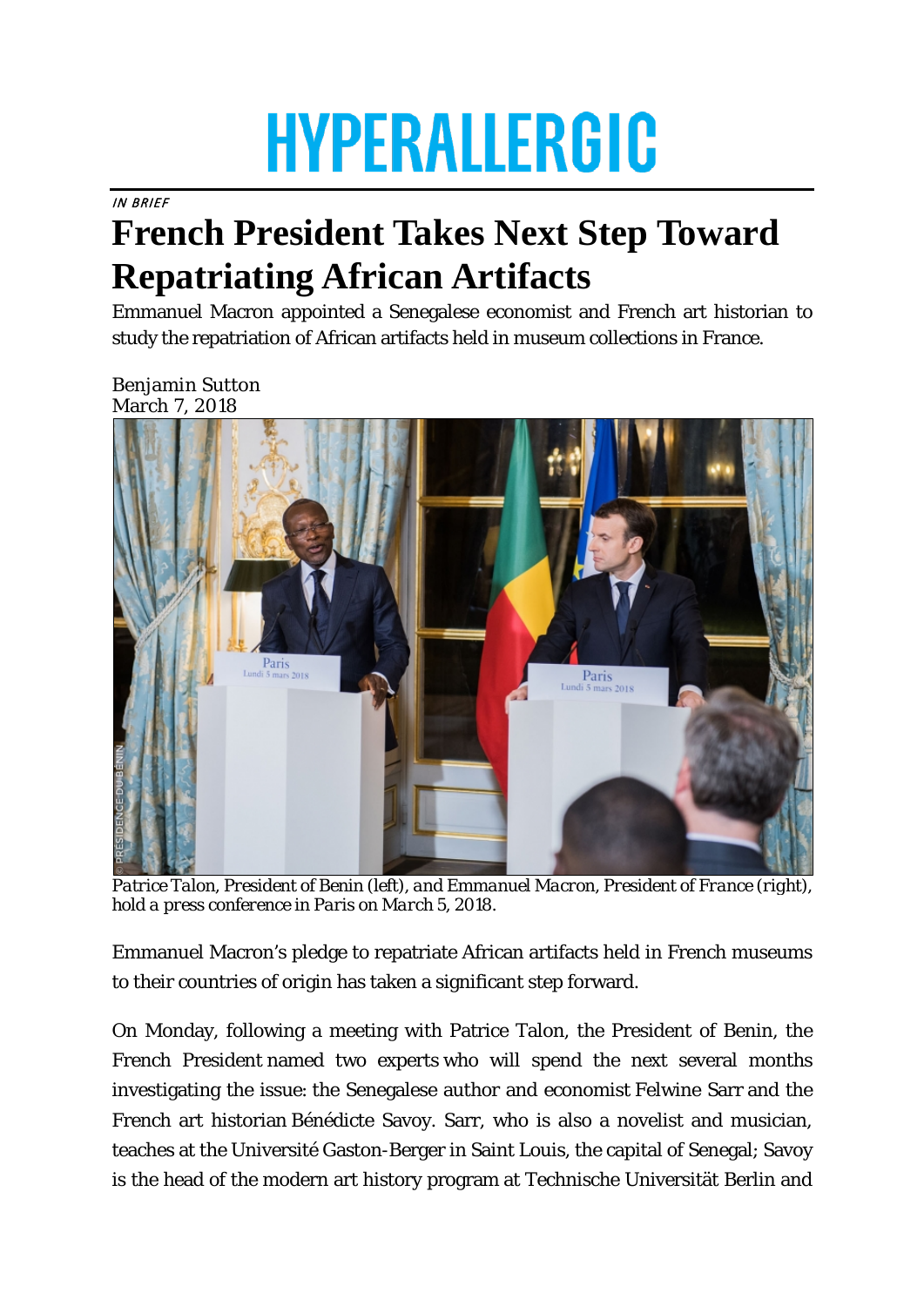her areas of focus include looted art, theft, and museum collection history in 18thand 19th-century Europe.

"I decided to ask two indisputable figures who I know are intellectually engaged in these questions to do the work of reflection and consultation in order to make concrete propositions between now and November," Macron said at a press conference on Monday with President Talon. "It is evident to all those who have admired the artworks of the kingdom of Dahomey that your country is especially concerned by this initiative."

According to Irénée Zevounou, Benin's Ambassador to the United Nations, "between 4,500 and 6,000 objects [from Benin] are in France, including in private collections," *[Le Monde](http://www.lemonde.fr/afrique/article/2018/03/06/le-president-macron-nomme-deux-experts-pour-la-restitution-du-patrimoine-africain_5266244_3212.html)* reported. Many belonged to the Dahomey kingdom, which occupied a large section of what today is southern Benin from the early 17th century up until the French invasion in 1892.

In 2016, Benin made a formal request that artifacts taken during France's invasion and subsequent colonial occupation of the country be returned. Many of the objects in question — which include royal thrones and scepters, doors taken from the Royal Palaces of Abomey (a UNESCO World Heritage site), and statues — are in the collection of the Musée du Quai Branly – Jacques Chirac. In 2016, the government of then French President François Hollande declined Benin's request for repatriation, claiming that under current legislation, they are protected property of the French state.

Now, Macron seems prepared to revise French legislation to allow for temporary and permanent repatriation of African artifacts in French collections. Late last year, during a visit to Burkina Faso, he announced that, "In the next five years, I want the conditions to be created for the temporary or permanent restitution of African patrimony to Africa." At Monday's press conference, he noted that the director of the Musée du Quai Branly, Stéphane Martin, will travel to Bénin to meet with cultural workers there in the coming weeks.

Before she was appointed, in a January op-ed in *Le Monde*, Bénédicte Savoy applauded Macron's stance on repatriation while stressing the logistical complexity of the issue.